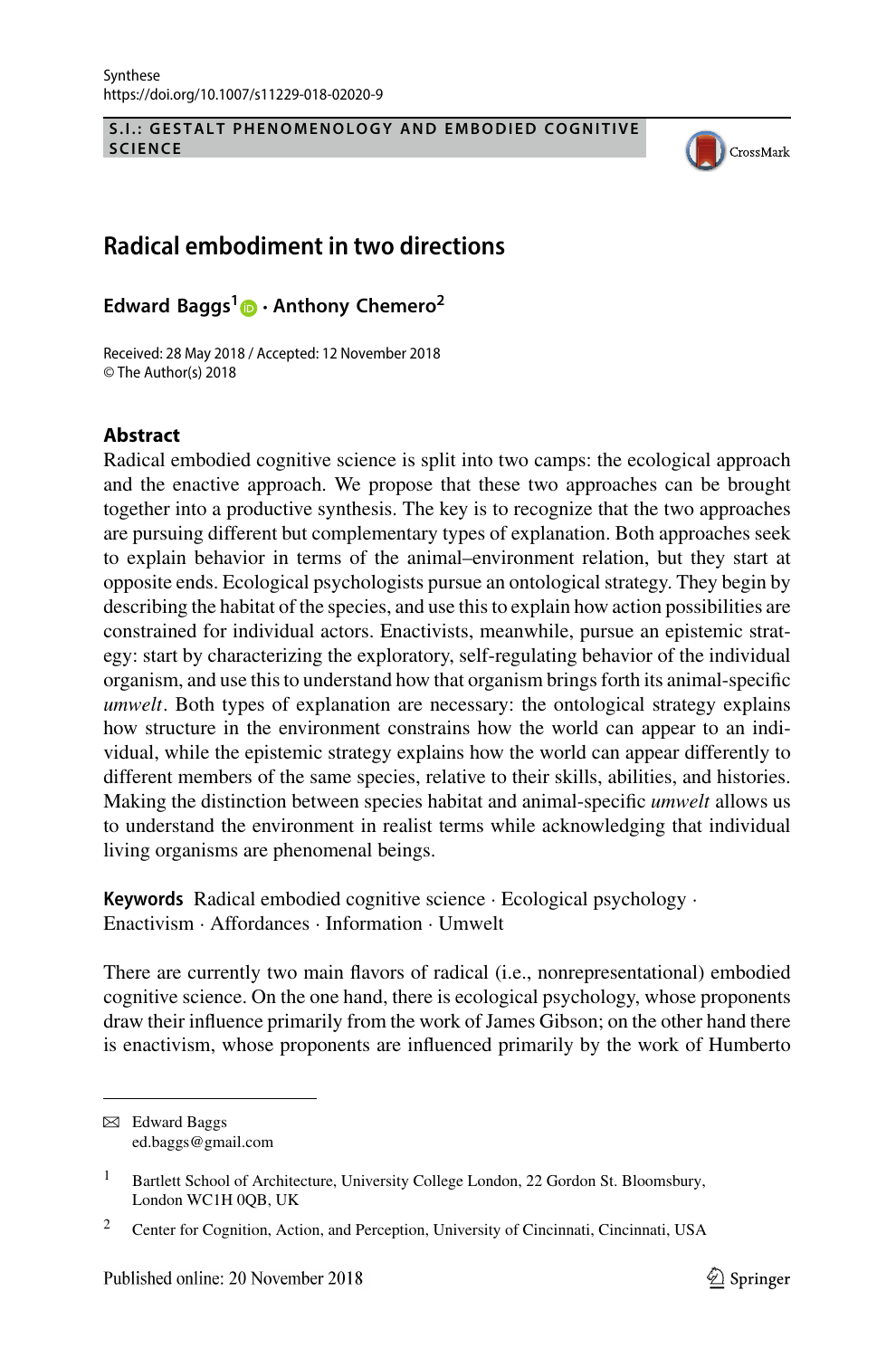Maturana and Francisco Varela [\(1987\)](#page-14-0). Both ecological psychology and enactivism reject the idea that cognition is defined by the computational manipulation of mental representations; both also focus on self-organization and nonlinear dynamical explanation. They differ in emphasis, however. Ecological psychology focuses on the nature of the environment that animals perceive and act in; enactivism focuses on the organism as an agent. Combining the two would seem to provide a complete picture of cognition: an enactive story of agency, and an ecological story of the environment to which the agent is coupled. Indeed, several radical embodied cognitive scientists, including us, have called for just such a unification (Chemero [2009;](#page-14-1) McGann [2014;](#page-14-2) Baggs [2018\)](#page-14-3). Unfortunately, there seems to be a major philosophical barrier to such a unification: historically, the two traditions have developed from seemingly opposing starting assumptions. Ecological psychologists have traditionally asserted a commitment to realism, while enactivism was initially developed within a constructivist, and therefore anti-realist, framework. Early enactivist writings, indeed, can be more naturally read as advocating a form of idealism rather than realism.

The deep contrast between the two approaches is well illustrated in a remark by Varela, Thompson, and Rosch in their classic *The Embodied Mind* [\(1991\)](#page-15-0). The authors specifically distance their approach from ecological psychology because the latter assumes that animals live in a "pre-given" world.

Thus the resulting research strategies are also fundamentally different: Gibsonians treat perception in largely optical (albeit ecological) terms and so attempt to build up the theory of perception almost entirely from the environment. Our approach, however, proceeds by specifying the sensorimotor patterns that enable action to be perceptually guided, and so we build up the theory of perception from the structural coupling of the animal. (204)

Around the same time, ecological psychologists critiqued the theory of autopoiesis that served as the foundation for Varela et al's enactivist views, calling it overtly idealist and offering a realist alternative, based in thermodynamics, called autocatakinesis (Swenson and Turvey [1991\)](#page-15-1). Swenson [\(1992\)](#page-15-2), for example, is extremely harsh in his criticism: "... the whole concept of autopoiesis is contrived at its foundations where it is miraculously decoupled from the physical world to promulgate a solipsistic epistemology with abhorrent social consequences" (207). As is often the case, both these characterizations present straw versions of the view they critique.

We believe that these decades-old texts set up an unfortunate paucity of contact between ecological psychology and enactivism. This is primarily an educational phenomenon: ecological psychologists read Swenson and Turvey in graduate school and think that enactivists are idealists who neglect the world; enactivists read Varela et al. in graduate school and think that ecological psychologists are realists that neglect experience. Our goal in this paper is to try to overcome the ontological differences between ecological psychology and enactivism. We will not do so by offering arguments that ecological psychologists should adopt idealism, or that enactivists should commit to realism. In our view, the realism v. idealism debate is not useful, and committing to either position would be counterproductive. Instead, we will describe a view of the relation between animals and environments that fits both enactivism and ecological psychology, and can be interpreted as tending toward either realism or idealism. The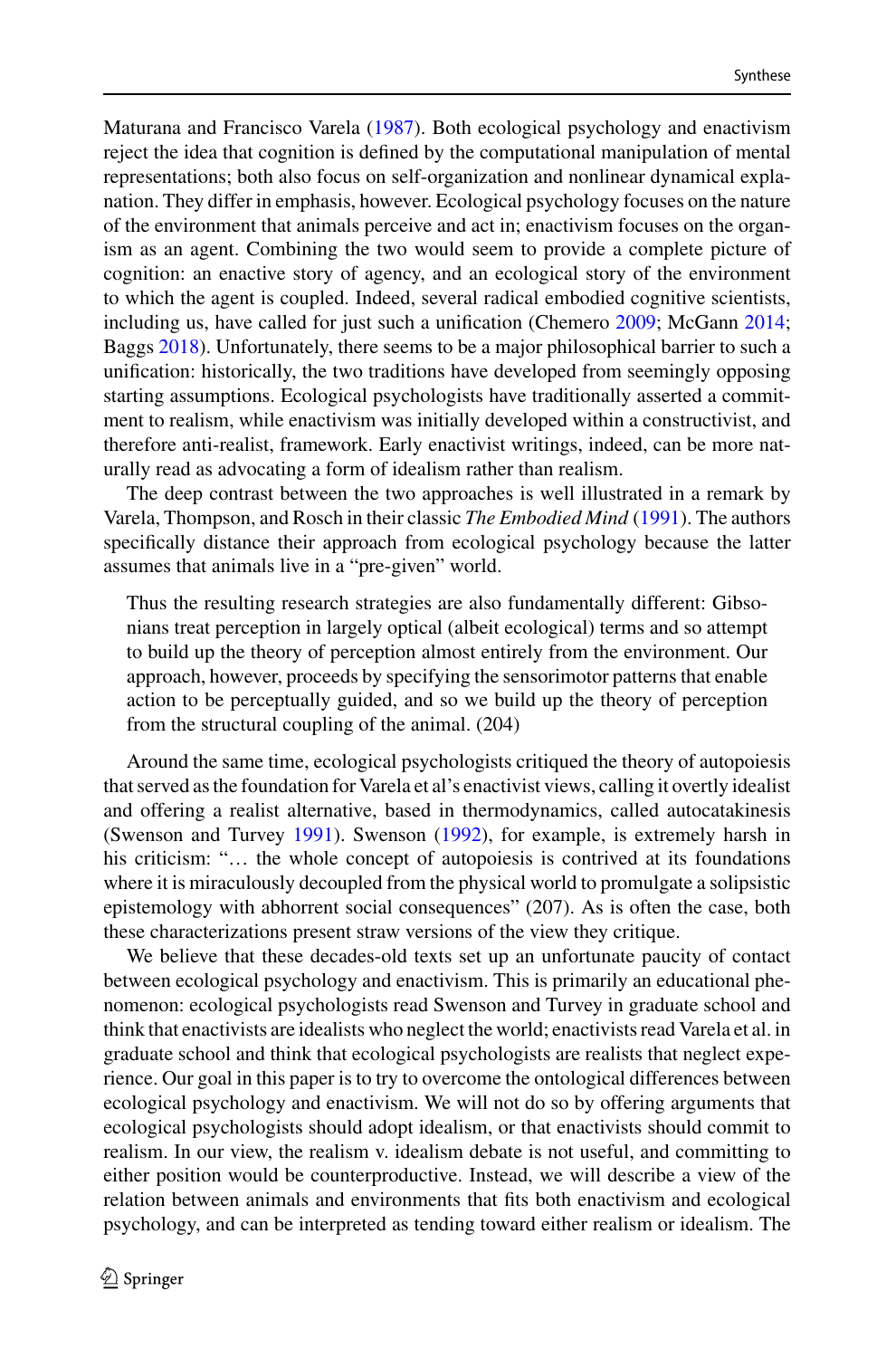way we will do this is by revising a key distinction that Gibson makes in *The Ecological Approach to Visual Perception* [\(1979\)](#page-14-4), that between the physical world and the ecological environment. Gibson's way of making this distinction, we will argue, has sown substantial confusion and controversy among ecological psychologists, especially over key ecological notions such as affordances and information. Revising this distinction enables us to alleviate these confusions and controversies within ecological psychology and to show how the enactivist and ecological approaches fit together.<sup>[1](#page-2-0)</sup>

#### <span id="page-2-1"></span>**1 James Gibson's theory of affordances**

James Gibson's ecological approach was developed from a confounding collection of influences: like nearly every American psychologist in the middle of the 20th century, Gibson considered himself a behaviorist; he also considered himself a Jamesian radical empiricist; he worked closely with the Gestalt psychologist Kurt Koffka; he was a careful reader of phenomenology, especially that of Merleau-Ponty (see Gibson [1967;](#page-14-5) Reed [1988;](#page-15-3) Käufer and Chemero [2015\)](#page-14-6). All of these influences are baked into Gibson's *The Ecological Approach to Visual Perception* [\(1979\)](#page-14-4), which partly explains why, despite the plainness of its prose, the text is sometimes quite difficult to understand. We can see the impact of each of these influences in Gibson's writings on affordances. The most frequently cited example of this is in Gibson's definition of his neologism 'affordances', or opportunities for behavior, which Gibson claims are the main things that animals perceive. "The affordances of the environment are what it offers the animal, what it provides or furnishes, either for good or ill" [\(1979,](#page-14-4) 127). A few pages later, Gibson writes, much less straightforwardly:

An important fact about the affordances of the environment is that they are in a sense objective, real, and physical, unlike values and meanings, which are often supposed to be subjective, phenomenal, and mental. But, actually, an affordance is neither an objective property nor a subjective property; or it is both if you like. An affordance cuts across the dichotomy of subjective–objective and helps us to understand its inadequacy. It is equally a fact of the environment and a fact of behavior. It is both physical and psychical, yet neither. [\(1979,](#page-14-4) 129)

We can see each of the influences mentioned above in Gibson's theory of affordances.

First, the idea that we primarily experience affordances echoes Merleau-Ponty's phenomenology, on which Gibson taught a seminar in the early 1970s (Käufer and Chemero [2015\)](#page-14-6). For Merleau-Ponty [\(1945/](#page-15-4)2012), a human subject is not defined, as Descartes had it, as an "I think", but rather as an "I can". The world we experience, for Merleau-Ponty, is a field of possibilities for skilled action. Second, the denial of the dichotomy between subjectivity and objectivity in the theory of affordances echoes

<span id="page-2-0"></span> $<sup>1</sup>$  We will principally be concerned here with enactivism as developed first by Varela, Thompson, and Rosch</sup> [\(1991\)](#page-15-0), and subsequently by Thompson [\(2007\)](#page-15-5) and Di Paolo et al. [\(2017\)](#page-14-7). This tradition is unified by an emphasis on the actor's phenomenology and agency. Our focus is not intended in prejudice against the other approaches going under the name of enactivism. See Ward et al. [\(2017\)](#page-15-6) for a discussion of the relations between these various enactivist traditions.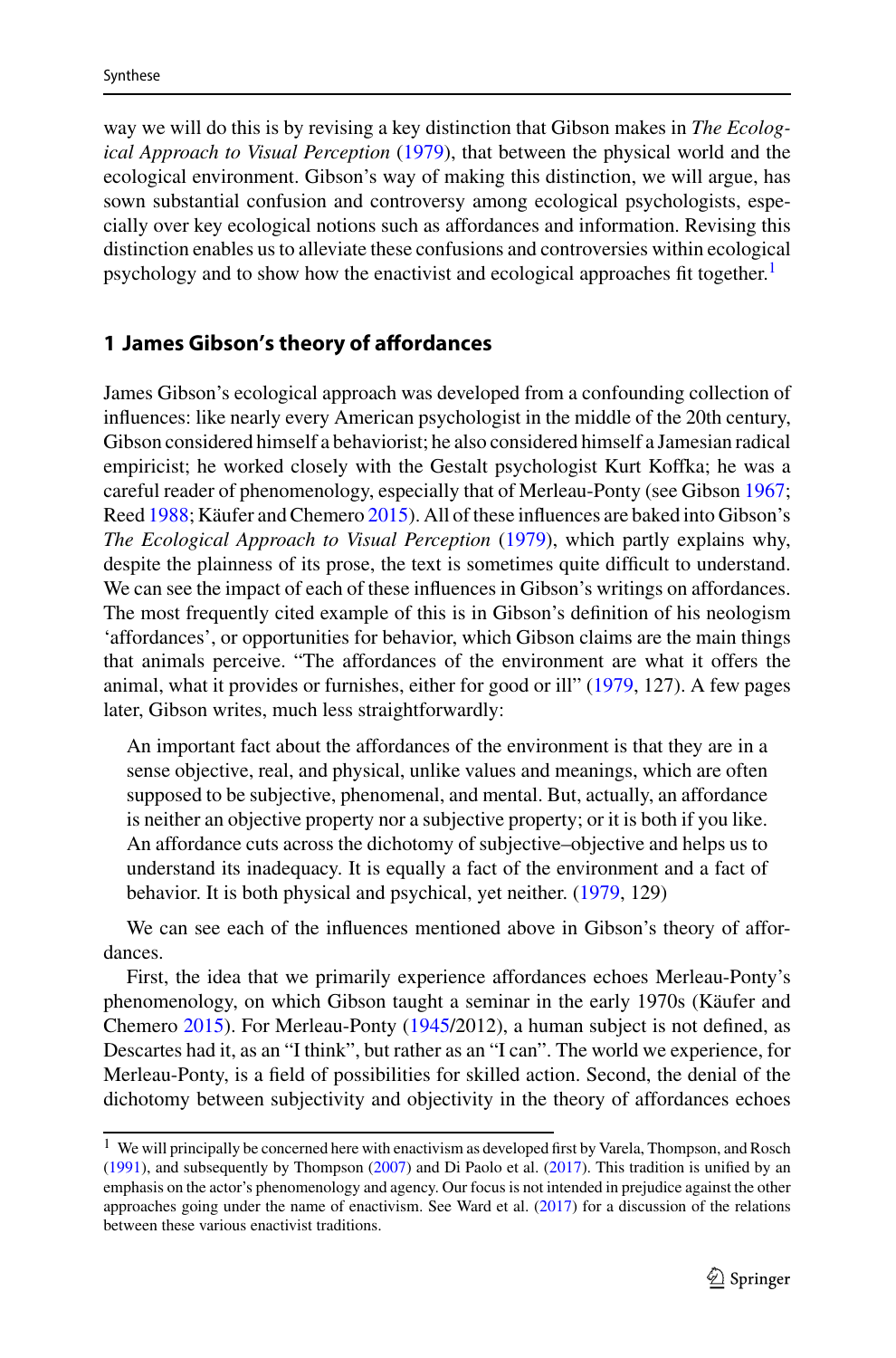both Merleau-Ponty and the later work of William James. Merleau-Ponty wrote that "The world, inasmuch as it harbors living beings, ceases to be a material plenum consisting of juxtaposed parts; it opens up as the place where behavior appears" [\(1942/](#page-15-7)1963). James, in his late writings on radical empiricism, defended what was later called neutral monism. Neutral monism is a rejection of mind–body dualism according to which there is just one realm, but it is neither mental nor material. James called this realm 'pure experience'. One regularly raised concern about neutral monism is that it is in fact not neutral: James' pure experience and Merleau-Ponty's place where behavior appears both seem to be mental, and the denial of dualism becomes a form of idealist monism (e.g., O'Shea [2018\)](#page-15-8). This of course would not be acceptable to Gibson, a naturalist and behaviorist. The molar behaviorism of E.B. Holt, Gibson's dissertation advisor, was an attempt to make Jamesian radical empiricism into a respectable (i.e., behaviorist) psychological theory. Finally, Gibson explicitly cites the Gestalt concept of 'Aufforderungscharakter', usually translated as 'valence' or 'demand character', as inspiration in his chapter on affordances. The glass of wine is not experienced as merely being tulip-shaped and wet, but also as calling out to be drunk. The difference between affordances and valences, Gibson said, is that the Gestalt theorists assumed that valences were phenomenal objects. The glass of wine is a physical object, but its valence is not. Gibson rejects this dualism in his theory of affordances. Affordances, Gibson insists, are not phenomenal, but real features of the world; they exist even when no animal is perceiving them. The affordances of the glass of wine continue to exist when there are no humans there looking for a drink.

The key to Gibson's theory of affordances, and the most radical part of his theory of perception, is the distinction Gibson makes between the physical world and the environment of animals. The physical world exists at all spatial and temporal scales, from nanoseconds and nanometers to millennia and galaxies. The environment of animals is limited to the middle scale. For humans, the spatial scale of the environment is from millimeters to kilometers; the temporal scale is from hundreds of milliseconds to decades. Space in the physical world is understood geometrically. Space in the environment is understood in terms of locomotion and perception. The environment consists of points of observation, places where an animal can put its sensory organs, and paths of locomotion connecting them. The environment of animals is not perceived in terms of time, but in terms of events: of things transforming or persisting under movement. Physical time, as measured in seconds, is an abstraction (Gibson [1975\)](#page-14-8). (The key innovation of clocks is to instantiate this abstract system of time and render it perceivable as movements of the clock hands; see Smith [1988.](#page-15-9)) The physical world is made of whatever invisible particles physicists talk about; the environment is made of the middlesized entities near the surface of the earth. Most crucially, the physical world is inherently meaningless, but the environment is not; the environment contains affordances.

In addition to containing affordances, the environment contains information about affordances. The laws of optics make it such that the light reflected from things in the environment is structured by the properties of those things. This lawful relationship between light and what it reflects from makes it the case that light contains information. Gibson's argument that light (and chemical gradients and vibrations in the air and…) contains information about affordances is long and detailed, and we will come back to it in Sect. [3.](#page-6-0) For now, as an example, we can point out that the light reflected to any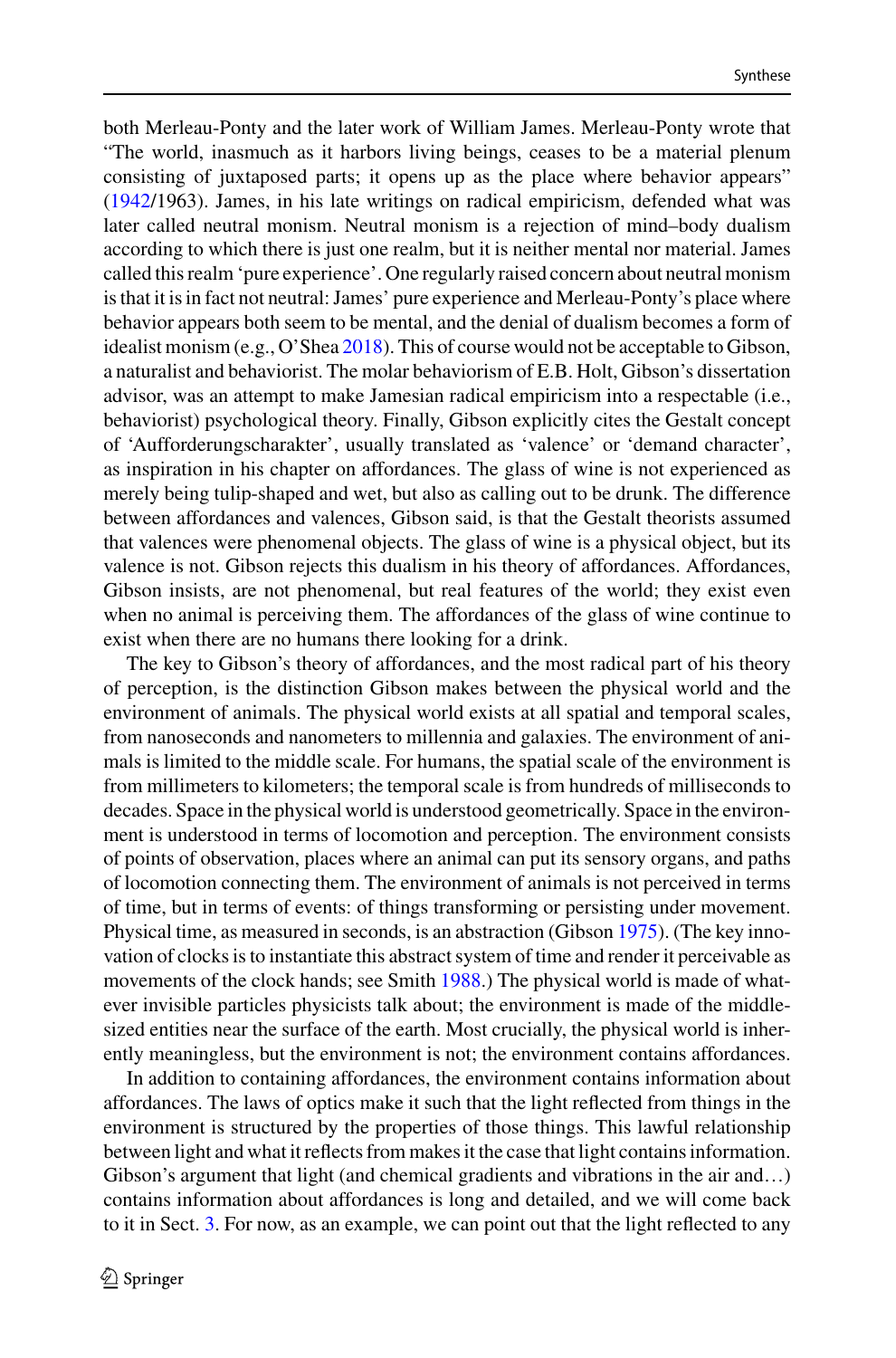point of observation will be lawfully related to both (1) the height of the tree branch off which the light reflected and (2) the height of the point of observation. This means that the light can carry information about whether the tree branch affords reaching, grabbing, climbing, etc. for the animal whose eyes are at that point of observation, and that information will be there at the point of observation, waiting for the animal to show up and put its eyes there.

This is the key point: the environment is not a separate mental realm; it is just a subset of the physical world, considered from the vantage point of an animal. Because the environment contains affordances, there is no need for the animal to construct meaningful experience by building and manipulating representations in some phenomenal realm, or even in the brain. In fact, meaningful experience doesn't happen inside the animal: an animal using information to learn about the affordances of the environment is having meaningful experience. This satisfies Gibson's dual goals of maintaining neutral monism, but not having it slide into idealism. The one realm which contains both meaning and matter is the physical world. The sub-atomic particles that make up the physical world do not, in and of themselves contain meaning, but when looked at the from the point of view of a behaving animal, a portion of the physical world is also the meaningful environment. Gibson was, as he often put it, a realist about affordances. This placement of affordances, of meaning, in the environment, which is a subset of the physical world, is a dramatic departure both from the Gestalt distinction between phenomenal and material realms and the contemporary cognitivist monism which assumes that meaning is built up in the brain. Gibson's realism about meaning also enables what Edward Reed [\(1996\)](#page-15-10) has called the 'fundamental thesis of ecological psychology': affordances, and only affordances, guide natural selection. Because there are both affordances and information about affordances in the habitat, species can evolve to take advantage of those affordances.

What Gibson did with his theory of affordances is to develop a novel ontological position, a naturalist neutral monism that in no way slides toward idealism in which there are only mental entities. Indeed, as we saw from the quotation by Varela et al. above, some readers have taken Gibson to have posited a form of physicalist monism, which eliminates mental entities. He also explains how meaning can be a feature of the natural world and how it can guide evolution by natural selection. The key to all of this is Gibson's distinction between the meaningful environment of animals and the meaningless physical world. In the remainder of this paper, we will argue that the distinction between the world and the environment cannot carry all of this burden alone. (In what follows, we are building on arguments we have developed elsewhere; see Baggs and Chemero, to appear.)

## **2 The environment of the species and the environment of the individual**

Gibson makes his distinction between the environment and the physical world on the first page of the first chapter of his final book. Immediately afterwards, he points out a potential problem with this distinction. In talking of the environment as surrounding an animal, it remains ambiguous whether what is being referred to is a specific individual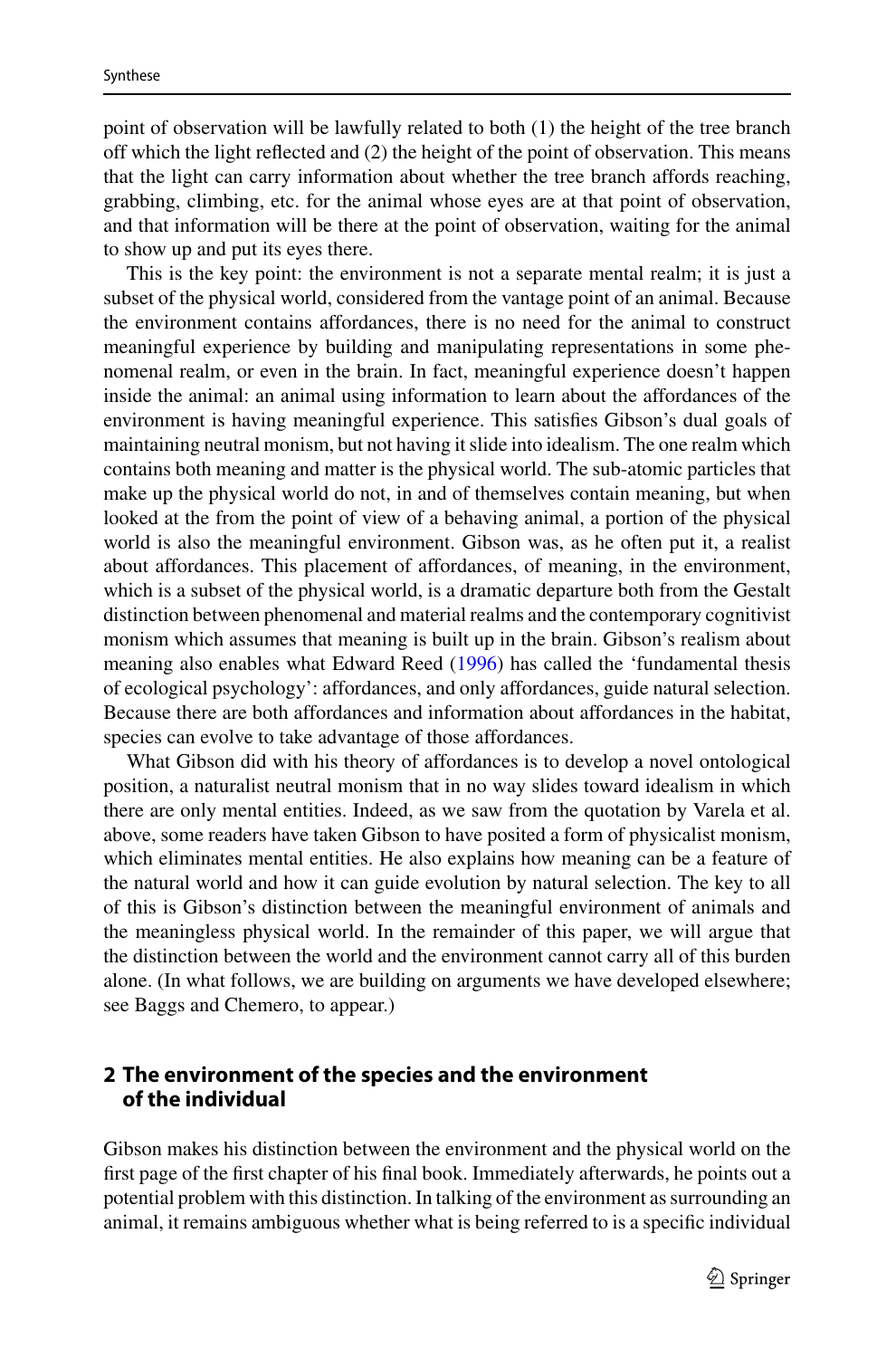animal, or an ideal animal that represents a typical member of that species. Gibson writes:

The environment consists of the *surroundings* of animals. Let us observe that in one sense the surroundings of a single animal are the same as the surroundings of all animals but that in another sense the surroundings of a single animal are different from those of any other animal. These two senses of the term can be troublesome and may cause confusion. The apparent contradiction can be resolved, but let us defer the problem until later. (The solution lies in the fact that animals are mobile.) [\(1979,](#page-14-4) 7)

Gibson's solution to this problem, as the remark in parentheses indicates, was to assert that, because all members of a species can in principle occupy the same set of points of observation relative to the surfaces around them, it is in fact the case that all members of the species share a single environment: the environment for any given individual is the same as the environment for any other member of that species (Gibson [1979,](#page-14-4) 43).

There is certainly something appealing about this argument. For one thing, it appears to offer a bulwark against solipsistic views of perception: if we all see the same environment, then all disagreements between people can in principle be resolved simply by referring to the external facts (Costall [1995\)](#page-14-9). As Gibson put it, "The basis for agreement among men exists in the available stimulus information" [\(1966,](#page-14-10) 321).

Nevertheless, the solution fails. It fails because it does not acknowledge the role of learning or the capacities of the perceiver's body in shaping the way the world appears to the individual. There remains a sense in which the world can appear differently to two different people, even if we take turns positioning ourselves at the exact same positions relative to the surrounding surfaces. Gibson's solution fails to account for the fact that a newspaper that is written in a particular language affords reading only for a certain subset of the world's population, namely the set of people that are literate in that language; or, again, it fails to account for the fact that a set of stairs affords climbing only for a subset of fit, able-bodied people.

For these reasons, we have argued (Baggs and Chemero, to appear) that it is necessary to subdivide what Gibson referred to as the environment. We need to make a finer distinction between, (1) the environment as a set of resources for a typical, or ideal, member of a species, which we call the *habitat*, and (2) the environment as the meaningful, lived surroundings of a given individual, which we call the *umwelt* (Von Uexküll [1934/](#page-15-11)1992). We offer this as a friendly amendment to Gibson's distinction.

It is important to note that in making this further distinction we are not advocating a retreat to solipsism. The umwelt is not a private, mental copy of the habitat. It is the habitat considered from the point of view of a particular living animal. Similarly the habitat is not distinct from the physical world: it is a subset of the physical world considered relative to a typical member of a species. When an animal performs an action, this typically has consequences in the umwelt, the habitat, and the physical world. See Box [1](#page-6-1) for a detailed example.

Making this three-way distinction—between physical world, habitat, and umwelt—allows us to resolve several outstanding controversies within ecological psychology.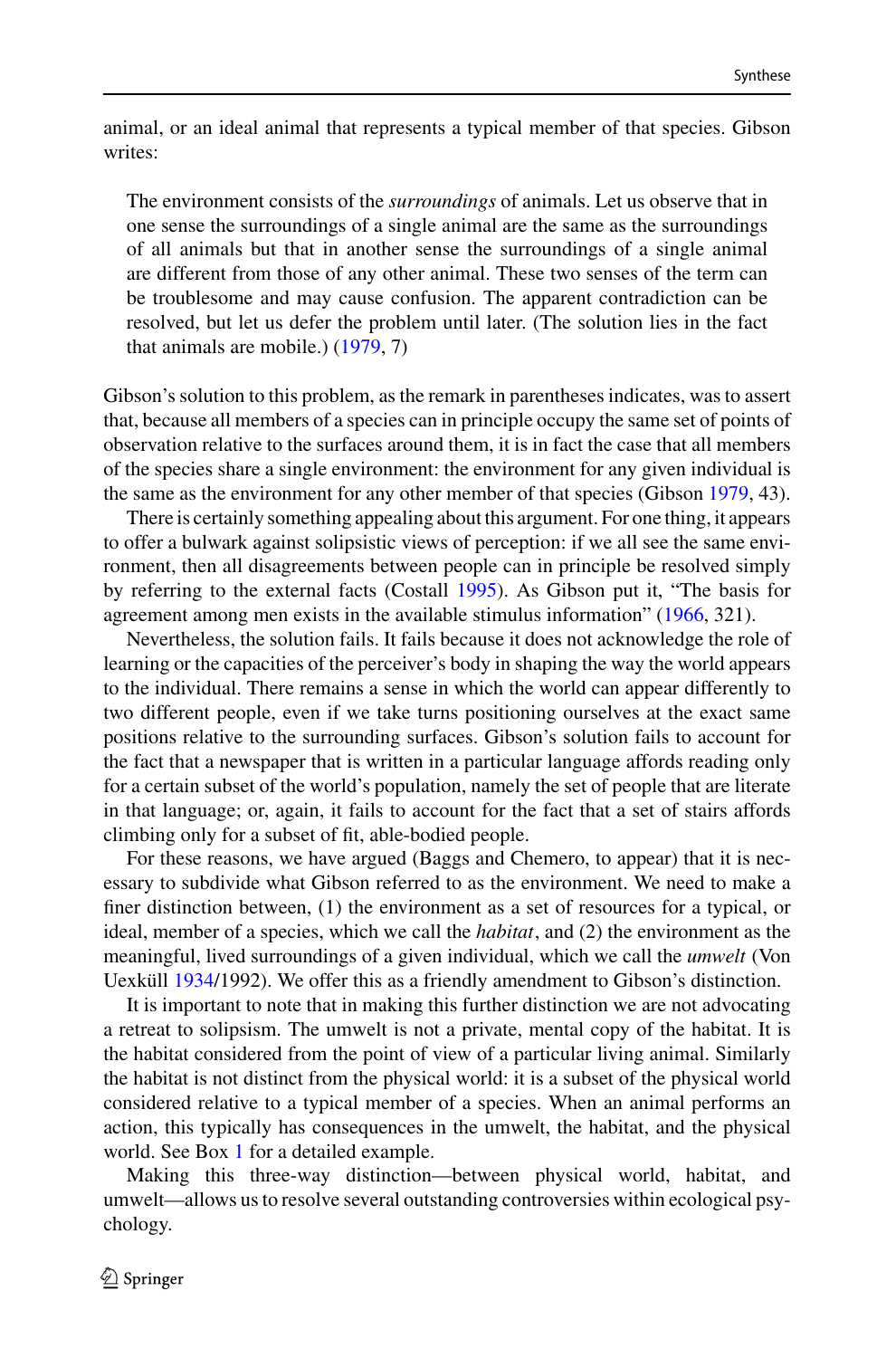<span id="page-6-1"></span>**Box 1** Physical world, habitat, umwelt, and the Panama Canal

- Our claim is that it is useful to distinguish between three different senses of environment. We are aware that it may remain unclear in what way these three senses relate to one another. We here offer an example to try to clarify matters. The key is to recognize that these are three different ways of describing the same thing, namely, the layout of the world, and changes to that layout. We use the Panama Canal as our example
- When construction of the Panama Canal was completed, the project had quite literally changed the structure of the physical world. Where previously the North and South American landmasses had been connected at the ground level, they were now separated by a continuous waterway
- In terms of the habitat, this change had meaningful consequences for the possible behaviors that humans could now engage in. The habitat is the physical world described relative to a potential actor, or set of actors. Whereas ship crews previously had to navigate thousands of kilometers around South America, it was now possible to take a much quicker shortcut through the canal. It is here appropriate to talk about the canal's function: to speed up shipping between the Atlantic and Pacific oceans
- The umwelt is the habitat described from the perspective of a given individual actor, a particular human in this case. The Panama Canal enters directly into the behavior of relatively few humans. Most humans will never actually see the Panama Canal, although we expect any educated fellow human to be aware of its existence. The point is that from the perspective of any given human, the Panama Canal is now something that is just there: it is part of the permanent structure of our world. We do not have to rebuild the Panama Canal every time we think about it. It is simply there as a structure we might direct our behavior towards. It may enter into our behavioral dealings in a particular way depending on what we end up doing with our lives: perhaps we might find ourselves planning a cruise vacation in Central America, or perhaps running a shipping container logistics company. In describing the canal as part of an individual's umwelt, the canal's function as a shipping corridor is already presupposed—the function is already built into the fabric of the socio-material world. The umwelt is instead to be understood relative to an individual actor's intentions and agency
- Of course, it is not just major feats of engineering that can be described in terms of the three senses of environment. Any event that changes the structure of the physical world can be described in all three ways. When a beaver gnaws down a tree or a fish lays its eggs under a rock, this re-arranges the layout of the world in a way that has consequences in all three senses of environment, relative to certain animals and their purposes

## <span id="page-6-0"></span>**3 Clarifying confusions and controversies**

A number of tensions have arisen among ecological psychologists over how best to interpret several of the concepts that were central to Gibson's ecological approach. We here focus on two of these: the concept of affordances, and the concept of ecological information. (This is in part a summary of discussion in Baggs and Chemero, to appear).

#### **3.1 Affordances**

As outlined in Sect. [1,](#page-2-1) the affordance concept is a radical attempt to develop a novel ontology for psychology, one that unifies insights from several sources, including phenomenology, Gestalt psychology, and Jamesian radical empiricism. Since Gibson outlined the concept, however, a tension has arisen over exactly what the ontologi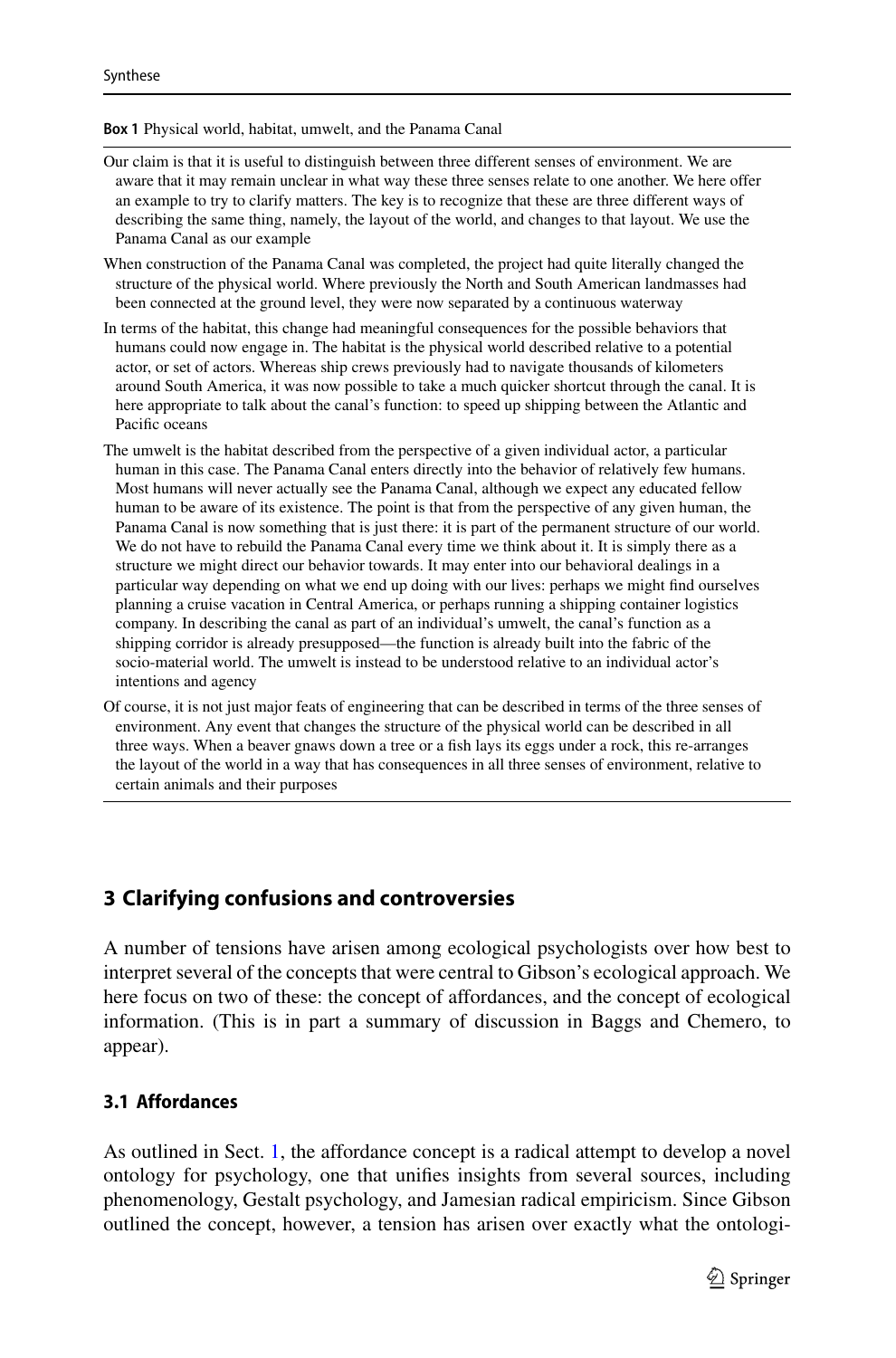cal status of affordances should be. Specifically: should we think of affordances as dispositional properties, relational properties, or something else?

The former position, that affordances are dispositions, is suggested by Gibson's initial definition of affordances as what the environment "offers the animal" (Gibson [1979,](#page-14-4) 127). On this view, affordances are conceived as enduring properties of objects and surfaces that exist in the environment of all members of a species (Turvey [1992\)](#page-15-12). A consequence of this view is that it requires that animals possess a reciprocal dispositional property, an 'effectivity', in order for the affordance to be actualized. A tree branch affords perching to a bird with the appropriate perching effectors, and under the appropriate conditions. The affordance is actualized whenever an animal possessing the appropriate effectivity comes along. An important reason for conceiving of affordances as 'out there' properties, in this way, is that it allows us to talk about affordances as providing evolutionary selection pressure on a species: the affordances exist irrespective of the survival of any given individual, and provide persisting structure across generations (Reed [1996\)](#page-15-10). It should be noted that there is a difficulty created by making affordances and effectivities into simple dispositional properties: dispositions are actualized whenever the appropriate conditions are met. Thus whenever a glass of wine, which is disposed to be drunk, is co-present with the appropriate effectivities (for reaching, grasping, sipping, etc.), drinking should occur. Yet somehow most of us, most of the time, are sober, despite the co-presence of our drinking effectivities and the affordances of wine.

An alternative view conceives of affordances as relational properties that arise, or can potentially arise, in the encounter of a given animal with some structure in its surroundings (Chemero [2003,](#page-14-11) [2009;](#page-14-1) Rietveld and Kiverstein [2014\)](#page-15-13). On this view, affordances are defined relative to the skills or abilities that the organism possesses. A major advantage of this way of thinking is that it allows us to account for differences in behavior between members of the same species. An airplane flight control panel affords something to a trained pilot that it does not afford to a child. The stairs on the railway platform afford climbing to some individuals but not others. This view is more compatible with Gibson's second definition of affordances as "neither an objective property nor a subjective property" (Gibson [1979,](#page-14-4) 129).

As is clear, these two views of affordances have different strengths and weaknesses. The affordances-as-dispositions view allows affordances to play a role in evolution, but leaves obscure the conditions under which a given affordance is actualized. The affordances-as-relations view, meanwhile, allows us to accommodate learning and bodily capacities into the perceptual process, but at the risk of once more rendering perception relativistic and solipsistic: if we only see affordances relative to our own skills, are we not again confined to a private inner world?

It is worth repeating that the tension here arises out of something that Gibson long struggled with: his attempt to reconcile insights from Gestalt psychology with his view, alluded to above, that any morally acceptable psychology must be grounded in a realist understanding of the world in which we all have access to the same worldly structures (Heft [2017\)](#page-14-12). As Gibson acknowledges, and as we mentioned above, the affordance concept is indebted to earlier Gestalt notions of demand character and valence, owing to Koffka and Lewin. For the Gestalt psychologists, these concepts relied on a distinction between a phenomenal world and a geographical or physical world. A postbox exists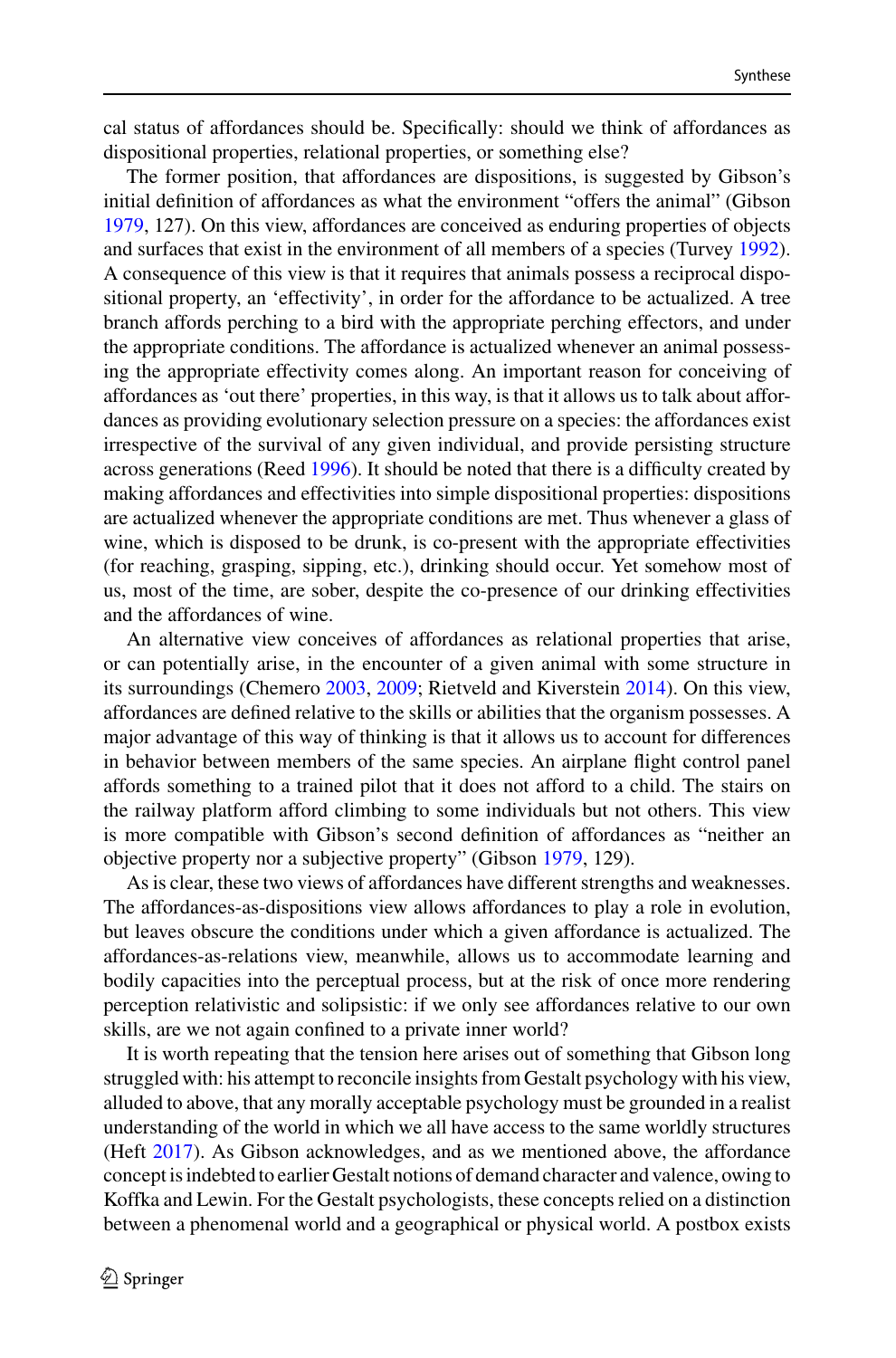as a structure in the physical world, and in addition there is a phenomenal postbox that invites behavior from someone who has a letter to mail. Gibson rejected this [\(1979,](#page-14-4) 139), "For Koffka, it was the *phenomenal* postbox that invited letter-mailing, not the *physical* postbox. But this duality is pernicious. I prefer to say that the real postbox (the *only* one) affords letter-mailing to a letter-writing human in a community with a postal system." This, though, leaves unresolved the tension between the two views of affordances identified above: affordances as persisting, animal-independent resources versus affordances as organism-dependent relations that arise during the course of activities.

We suggest that this tension, at least, can be resolved by invoking the distinction between the habitat of a species and the umwelt of an individual organism. The affordance concept serves a different purpose depending on whether we invoke it in the habitat or in the umwelt. In the former case, affordances are dispositional properties, or persisting resources that exist across generations and exert evolutionary selection pressure. In the latter case they are relational properties that exist for only so long as a given animal continues to live, and that change as that animal develops new skills and abilities, or loses them. On the question of what affordances are, we thus agree with Fodor and Pylyshyn, who wrote, "Roughly, affordances are dispositional properties (because they concern what an organism could do with an object); and they are relational properties (because different organisms can do different things with objects of a given kind)" [\(1981,](#page-14-13) 144). Similarly, Reed [\(1996,](#page-15-10) p. 26) argues that an affordance becomes a relation only when a given animal uses it; until that point it is to be understood as a resource (i.e., a property of the habitat, in our terms). This resolution allows us to talk about inter-individual variation while avoiding a solipsistic view of perception in the individual (because the umwelt is still conceived as a lived perspective on a common habitat).

The two views of affordances are not in conflict with one another but are complementary. Indeed, the two views strengthen one another because affordances explain different things depending on whether they are invoked to explain behavior of the species (relative to a history in phylogeny) or of the individual (relative to a history in ontogeny).

#### **3.2 Information**

The second tension concerns the nature of ecological information. Ecological psychologists have traditionally asserted that information serves a dual role. First, it serves to convey structure from the environment to the animal. Second, it serves to guide the animal in its active exploration of that environment. Information points both ways: we must acknowledge that there is both information-about the environment, and information-for the animal (Michaels and Carello [1981,](#page-15-14) 37).

A slightly more technical version of this is encapsulated in what Chemero [\(2009,](#page-14-1) 111) refers to as the *symmetry principle* (see also Shaw and McIntyre [1974\)](#page-15-15). On this formalization, information is conceived as the central term in a 1:1:1 relation that stands between structure in the world and structure in perception. This relation can be read from either end. Starting at the environment end, we can say that structure in the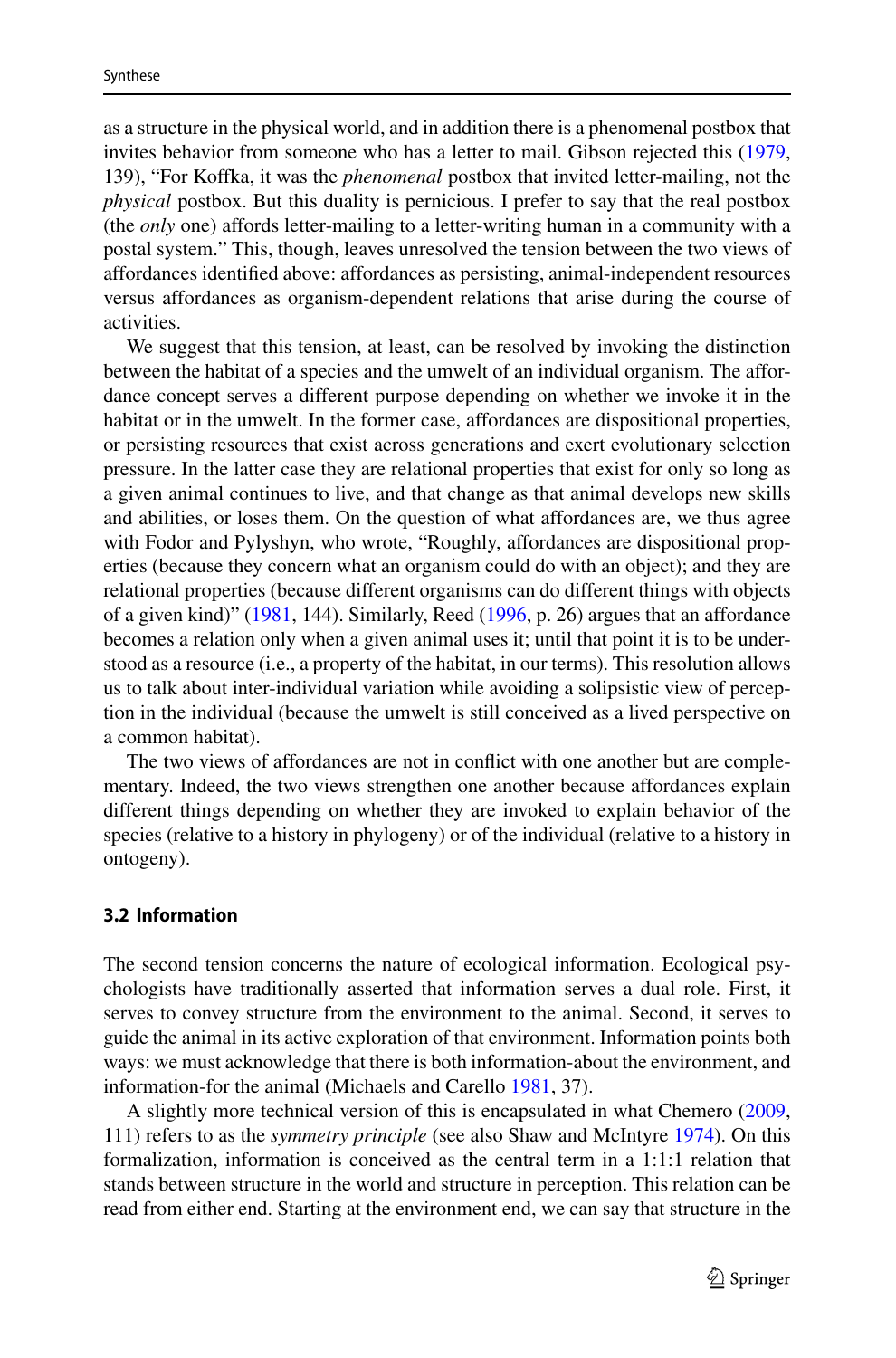world specifies structure in energy arrays (patterns in sound, in light, etc.), which in turn specifies what an animal perceives. Starting from the animal end, we can say that the animal must explore energy arrays such that what it perceives specifies appropriate information that in turn specifies structure in the world that is adaptive for the animal's purposes. A thirsty animal must seek information that specifies water, for instance, while minimizing contact with information that specifies predators and other threats.

The tension here arises from the enactivist critique of Gibsonian information mentioned in Sect. [1.](#page-2-1) In addition to being a realist about affordances, Gibson was also a realist about information. He thought that all of the information about all of the affordances was in the environment, waiting for the right animal to show up and use it. And as we saw, Varela et al. [\(1991\)](#page-15-0) accuse Gibsonians of being wholly concerned with information-about, and thus attempting "to build up the theory of perception almost entirely from the environment" (204). The worry here is that, if we are to say that there is information outside the organism that is 'about' structure in the world, this seems to invite an unwelcome return to Cartesian mind–body dualism. How can this external informational resource be incorporated into a mental process without invoking some sort of induction process for turning worldly, physical content into mental content?

For this reason, Hutto and Myin [\(2017,](#page-14-14) 86) assert that Gibsonian psychology "despite itself … remains committed to the language, if not the framework, of information processing". They argue that a number of terms typically used by Gibsonians such as ""provision," "use," "gathering," and "pickup" of information "about" affordances ... are anathema to a nonrepresentational rendering of Gibson" (ibid.). In response to an earlier version of this critique, Van Dijk et al. [\(2015\)](#page-15-16) go as far as to advocate that Gibsonians should abandon talk of information-about altogether, and restrict themselves only to talk of information-for; that is, we should think of information as something that does not exist until it is created through an animal's activities.

We prefer to avoid this strategy. We maintain that it is useful to think of information as something that exists, and can be described, relative to a *potential* animal, and not just relative to an actual, living animal that is already engaged in some activity. We suggest, instead, that the tension here can again be resolved by invoking the habitat/umwelt distinction. This resolution is summarized in Fig. [1.](#page-10-0) Information-about should be conceived as a property of the habitat. The habitat of bees contains flowers that emit pollen. The presence of the pollen is specified in chemical trails that diffuse in the air. These trails constitute information-about the presence of flowers. Indeed, a description of the habitat of the bee that leaves the existence of this information out of account would be an incomplete description. Meanwhile, information-for should be conceived as a property of the umwelt. When a given bee goes out looking for pollen, it is actively seeking patterns in energy that are adaptive to its purposes. Again, these two views are not in conflict. The bee is not seeking to transduce external content into internal content; it is actively exploring its umwelt, which is a subset of the speciesgeneral habitat. Information-about tells us what kinds of structure are available in abstract terms, for an ideal organism. Information-for tells us how that structure enters into the directed activity of a living animal.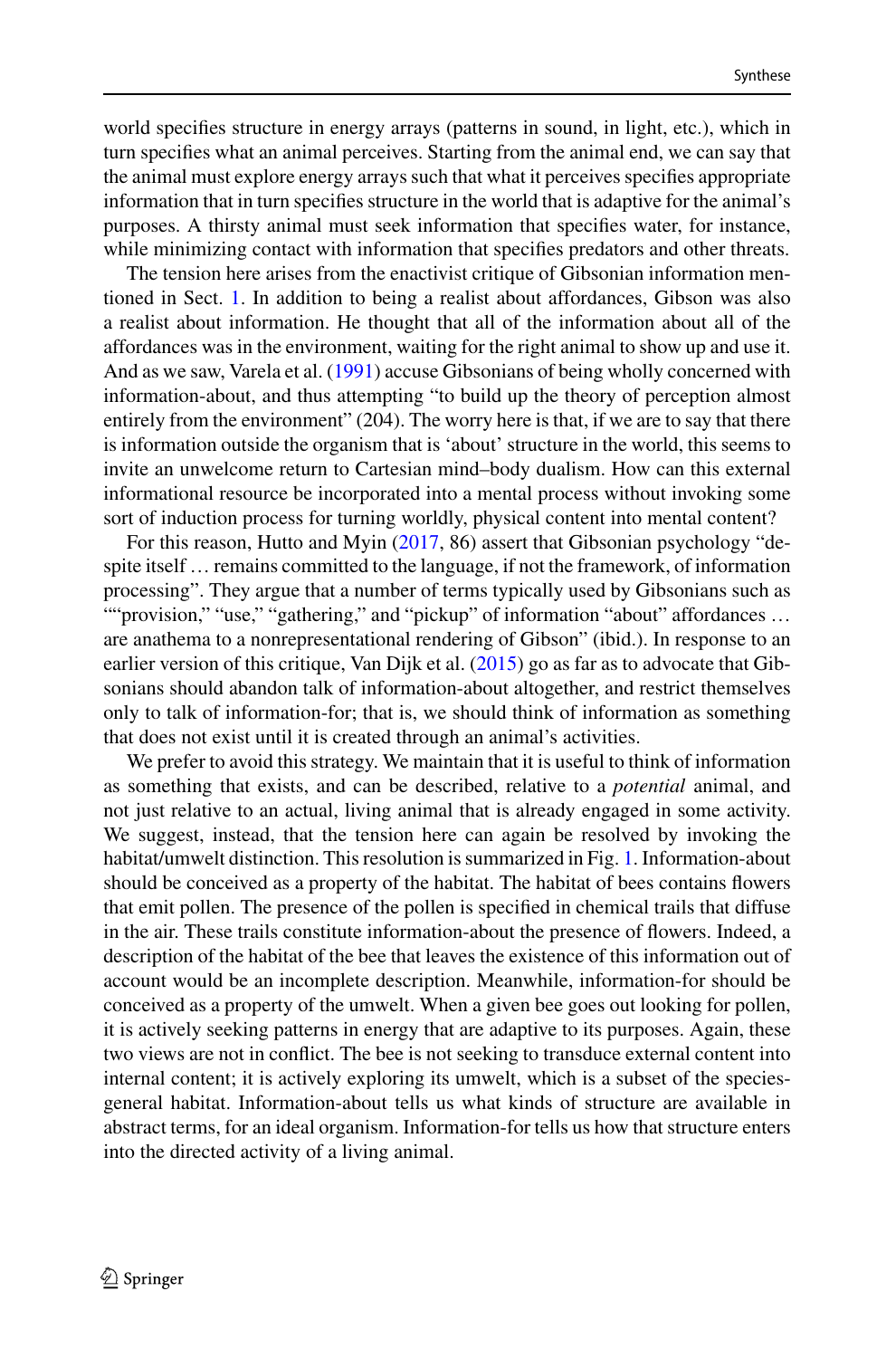

<span id="page-10-0"></span>**Fig. 1** The two-way nature of information

### **4 Unifying radical embodied cognitive science**

We argued above that making the distinction between the habitat and the umwelt allows for a resolution of several tensions that are internal to the field of ecological psychology. In this section we will argue that the distinction can further be used to clarify disagreements between ecological psychologists and those working in neighboring disciplines. Specifically, it offers a way to make sense of the relationship between ecological psychology and enactivism. This is important because a potential unification of these two approaches promises perhaps the most complete alternative to cognitivism as a working metatheory for the study of minds (Chemero [2009;](#page-14-1) Hutto and Myin [2017;](#page-14-14) Gallagher [2017;](#page-14-15) Baggs [2018\)](#page-14-3).

In short, the difference between the two approaches is summarized in the two parts of Fig. [1.](#page-10-0) Ecological psychologists begin their investigation at the environment end of the animal–environment relation, as depicted in 1(a); enactivists begin at the animal end, as in 1(b). The ecological approach begins with an account of environmental structure that is external to the animal, and uses this to explain how informational resources arise through which the animal can direct its activities at its surroundings. The enactivist approach, meanwhile, begins with an account of the internal organization of the animal and uses this to explain how the animal goes about adaptively making sense of its surroundings, in the process of which it brings forth its umwelt. Because these two approaches have different explanatory targets, they are not in conflict, but are complementary. Historically, however, the two approaches have maintained a cautious distance from one another. They have developed from different traditions and starting assumptions, so some work will be required if the two approaches are to be unified successfully.

An important area of apparent disagreement lies in the two approaches' stances towards realism. Ecological psychologists claim to be realists; enactivists typically align themselves with constructivism, which is an explicitly anti-realist position (Riegler [2005\)](#page-15-17). This demands clarification. What do ecological psychologists mean when they say they are realists?

The first thing to note is that when Gibson himself used the word environment, he used it ambiguously, sometimes meaning habitat and sometimes meaning umwelt. The same is not true of Gibson's early followers. When Turvey et al. [\(1981\)](#page-15-18) rigorously systematized Gibson's theory, they eliminated this ambiguity, and used the word 'environment' to mean what we have called the habitat. Because the overwhelming majority of ecological psychologists studied either with Turvey and Shaw at the University of Connecticut or with their former students, most work in ecological psy-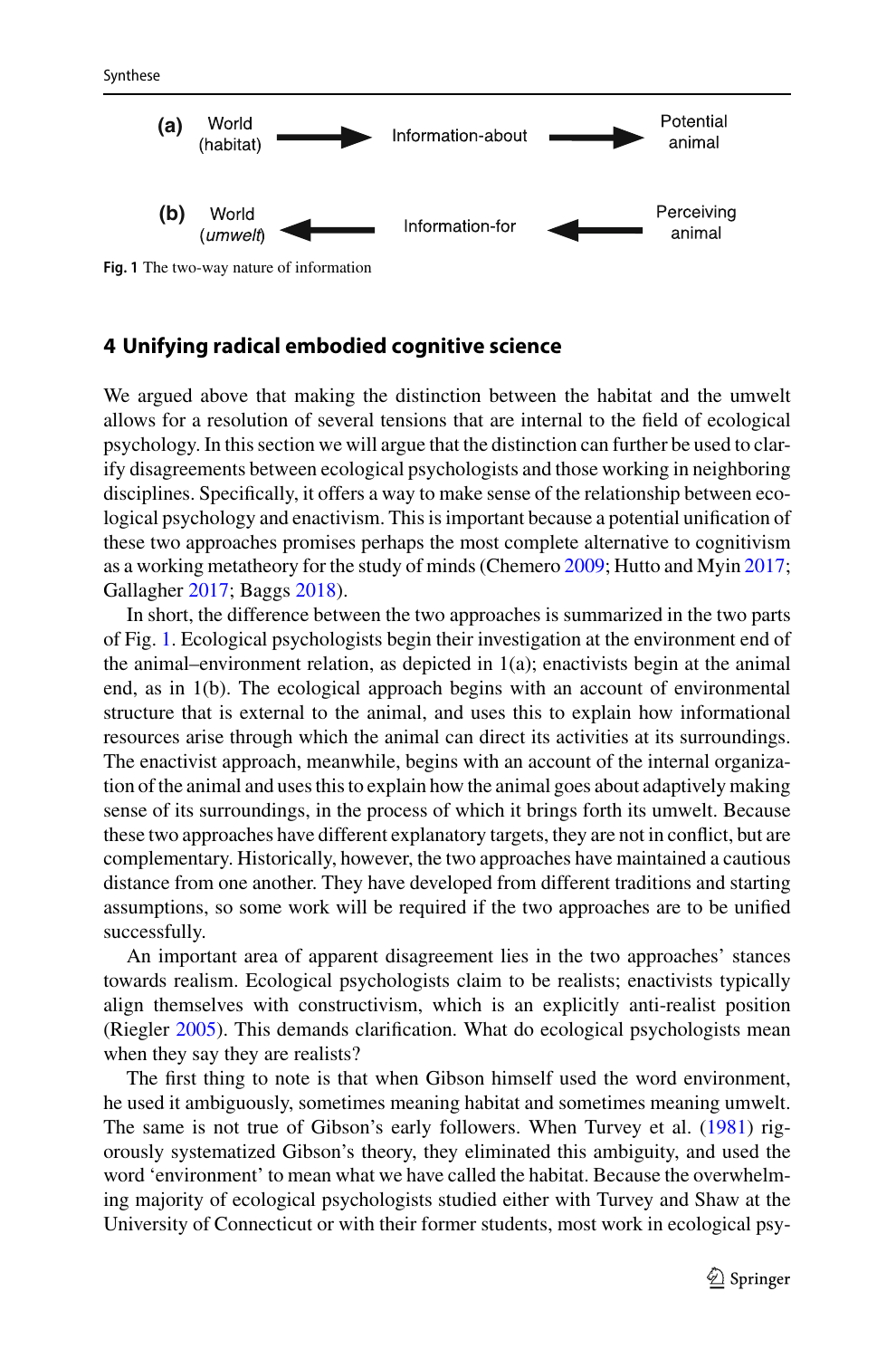chology has also taken the word 'environment' to refer to the habitat of a generic member of a species. Ecological realism, briefly, is the view that the habitat (not the umwelt) exists independently of a given animal, that it contains meaning, and that this is the appropriate scale at which to investigate human and animal behavior. Thus there is some justification to Varela et al's claim that ecological psychologists "build up the theory of perception almost entirely from the environment", while enactivists "build up the theory of perception from the structural coupling of the animal" [\(1991,](#page-15-0) 204; see above). The environment considered as the habitat does indeed leave out the history of structural coupling of individual animals. Our proposed distinction between the environment and the umwelt, however, brings it back in. It is the history of an individual's coupling to the environment—that she learned to read Japanese kanji, to play bass, to do tricks on a skateboard—that determines which of the affordances of the habitat are part of her umwelt. Because an umwelt is part of a habitat, which is part of the physical world, the concept enables ecological psychologists to account for the structural coupling of an individual animal, but maintain the kind of realism that Gibson argued for. However, the kind of realism that is maintained is not the kind that Varela et al rightly criticize. The umwelt of an individual organism is neither "pre-given" nor a mental construction; it is enacted during the individual's history of development and learning.

We have been careful to say that ecological psychologists *can* maintain the kind of realism they prefer, but have not said that we have presented a necessarily realist view. Whether this is a realist view depends upon where one starts in considering it. We have, so far, been starting with ontology. There is the physical world; when one considers it from the point of view an idealized member of a species, parts of it partly constitute a habitat; when one considers it from the point of view of an individual, parts of it partly constitute an umwelt. Those, like enactivists, who are inspired largely by phenomenology, would start epistemically. An individual experiences an umwelt; with some work, an individual can learn about a habitat and the physical world. We can put this, phenomenologically, by saying that only the umwelt is given in experience; knowledge of the world beyond the umwelt, of the habitat and physical world is theoretical or inferential. Husserl [\(1913/](#page-14-16)2012) argued that to do phenomenology properly, to attend to the experiences themselves, one has to bracket questions about the world beyond the experiences. The umwelt, of course, cannot be bracketed. This does not imply skepticism about the existence of the habitat or physical world, of course, but it gives the umwelt a special status. As far as we can tell all enactivists are committed to granting a special status to the given umwelt, and oppose the idea of perception as recovering a "pre-given" world. (See, e.g., Varela et al. [1991;](#page-15-0) Thompson [2007;](#page-15-5) Gallagher and Zahavi [2012;](#page-14-17) Di Paolo et al. [2017;](#page-14-7) Gallagher [2017.](#page-14-15))

We noted above that the idealism v. realism debate is not useful, for our purposes. Where one stands on this debate is more a matter of temperament than philosophical argument. We do, however, acknowledge that the distinction we have drawn between habitat and umwelt can be used to support the enactivist (and phenomenologist) claim that access to the umwelt is privileged. Indeed, we agree that the umwelt is privileged in some sense: the umwelt has a first-person perspective; the umwelt is the set of affordances that are available to an individual animal, given the animal's biological make up, its development, its history of learning. Phenomenologists (and enactivists)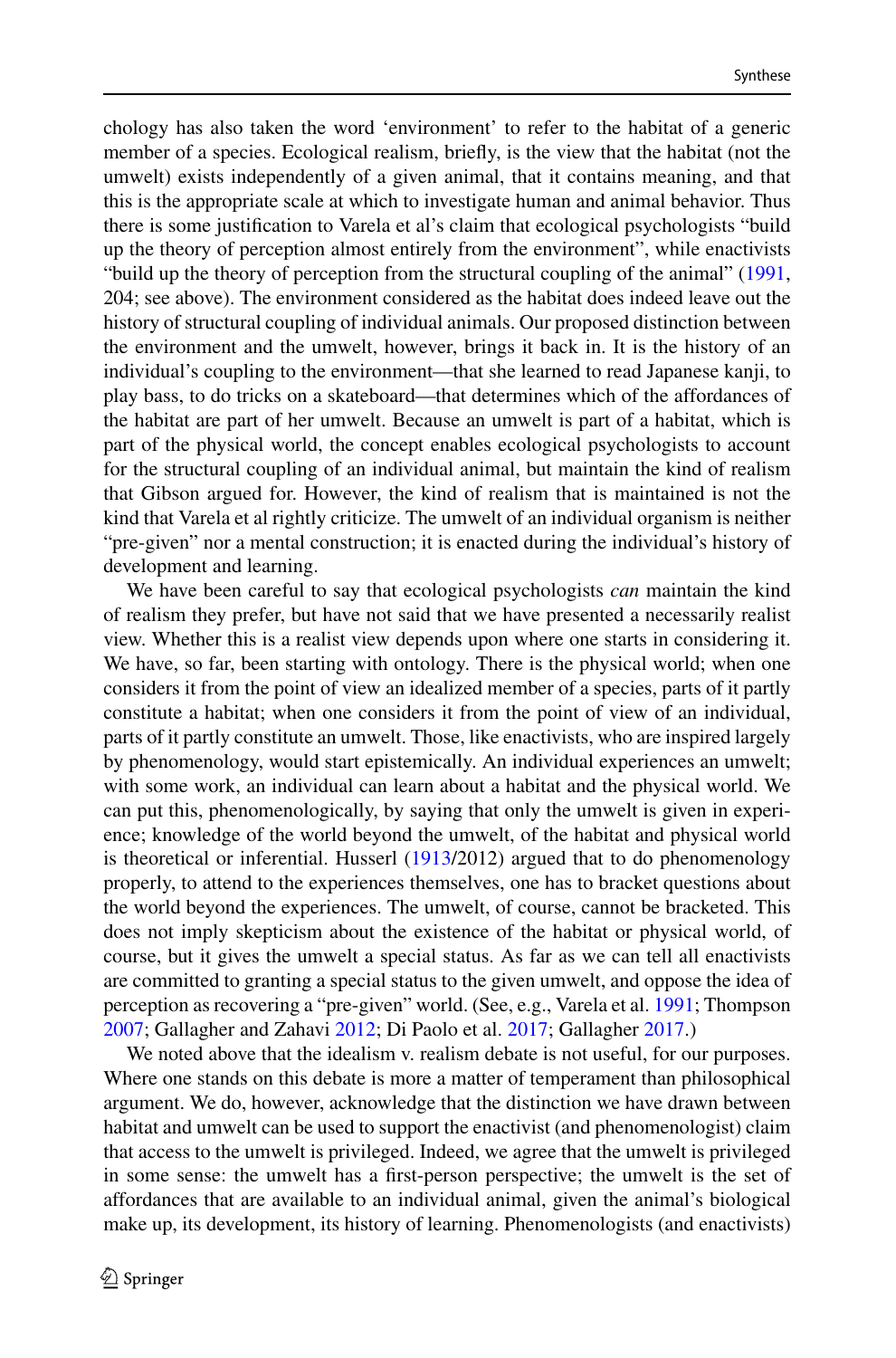describe this privilege by saying that the umwelt is given in experience; ecological psychologists (and enactivists) describe this privilege by saying that the umwelt is perceived directly. Enactivists tend to use the two terms interchangeably (e.g., Di Paolo et al. [2017\)](#page-14-7). This makes sense since both 'given in experience' and 'perceived directly' imply that access to the umwelt is not mediated by representations or inferential processes. It is important to be clear that, despite the connotations of 'given', directly perceiving the umwelt typically takes work. As Gibson [\(1966\)](#page-14-10) pointed out, the human visual system includes the eyes, brain, head, neck, torso, and legs, and direct visual perception requires moving. For example, seeing the tomato as a three-dimensional object, as having parts that do not reflect light to where you are sitting (Nöe [2004\)](#page-15-19), requires eye movements and postural sway (Balasubramaniam et al. [2000;](#page-14-18) Chemero [2016;](#page-14-19) Faries and Chemero [2018\)](#page-14-20). Similarly, haptically perceiving the sponginess of a sponge is no less direct because it takes time and requires the work of squeezing (O'Regan [2011\)](#page-15-20). Indeed, that experiencing the umwelt requires work is built into the very name 'enactivism': an organism enacts its umwelt.

This whole discussion comes down to the following concern: how do we incorporate first-person experience into cognitive science without sliding into a solipsistic view of the mind? The concern is that we are each trapped inside our own umwelt: we perceive the world only in terms that are meaningful to us, and moreover we cannot even *comprehend* that there might be more to the world than what we have personally experienced.

Fortunately, solipsism is not inevitable. The way to avoid solipsism, for radical embodied cognitive scientists, is to adopt a historical–developmental perspective. At birth, we are not trapped in our umwelt. On the contrary, our umwelt comes to have the meaning it does only because it is shaped by the presence of other actors. This is well illustrated by Vygotsky's [\(1978\)](#page-15-21) explanation of the genesis of the pointing gesture. He suggests that the universal infant practice of pointing at things that they want, but only their caregivers can reach, develops from the infant's trying and failing to reach those things with their own hands. That is, the infant who tries and fails to reach a desired toy has placed her hand in a position very similar to the one she will later use to point at it. Crucially, the failed reaching gesture metamorphoses into the pointing gesture only when it is interpreted as such by an adult. The adult interprets the reach as a point, and the adult gives the child the toy that it was reaching for. Over time, the child learns that instead of failing to reach for things with its own arms, it can successfully reach for things by recruiting other actors. The umwelt is expanded. To the extent that we are able to learn throughout our life, the umwelt never constitutes a limit on our experience, but is merely a label for the subset of our surroundings that we are currently oriented towards.

The umwelt is not something we are trapped in because we can always see beyond it to the next thing we can learn. If we were trapped inside the umwelt, then learning would be impossible. That humans perceive beyond their own umwelts, and do so directly, is compatible with something that enactivists have been pointing out for more than a decade now: that the human mind is deeply social and 'intersubjective' (e.g., Thompson [2007;](#page-15-5) De Jaegher and Di Paolo [2007;](#page-14-21) Froese and Gallagher [2012;](#page-14-22) Gallagher [2017\)](#page-14-15). A consequence of this deep sociality is that we perceive the umwelt of other humans—that is, we are sensitive to the way the world appears to others, or we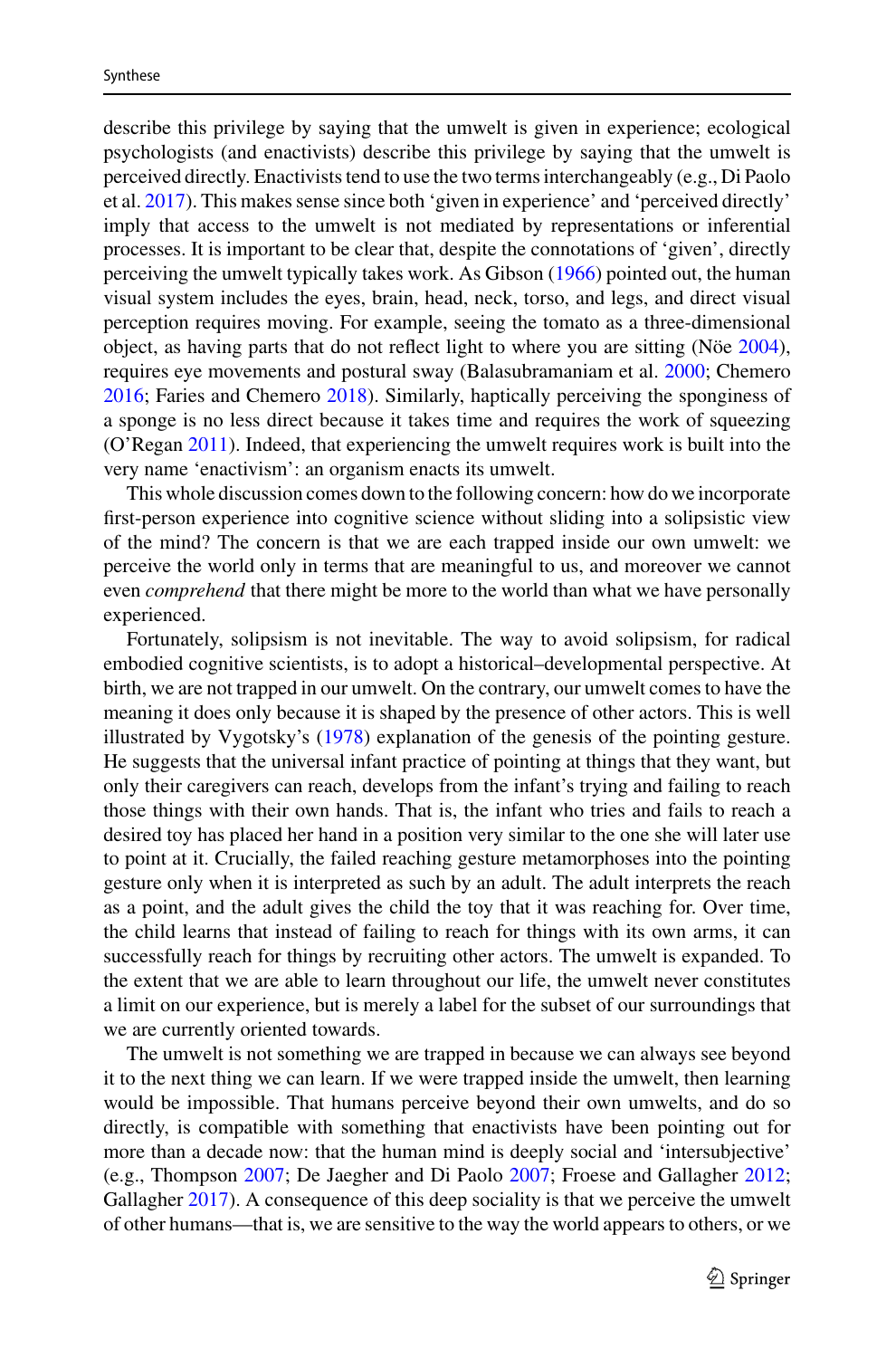perceive the relation between other animals and *their* surroundings. Indeed, this seems to be an ability that goes beyond humans. The back door does not afford opening for a pet dog, but the dog can perceive that it does for humans.

If the umwelts of other animals are directly perceived, they are no less accessible than a perceiver's own umwelt. It might take work to directly perceive the affordances for another human, but it also takes work to perceive our own affordances. We can perceive that the Japanese newspaper affords reading for Satoshi, even though it does not for us. We can perceive that our cats can fit through the pet door, even though we are too big (we can perceive the umgebung of our pet, in von Uexküll's terms). The final question is whether this extends to the parts of the physical world that are not part of our umwelts, and that cannot be incorporated into our umwelt through learning to act on them. For some of the entities of modern science, it is possible to argue that we can only perceive them inferentially. There is a longstanding dispute in the philosophy of science concerning whether scientists are able to see through telescopes, statistical software, and the like in the same way that they see the surfaces around them through reflected light intercepted with their naked eyes (van Fraassen [1980;](#page-15-22) Hacking [1983\)](#page-14-23). It is certainly arguable, perhaps convincingly, that even experts can perceive subatomic particles and other theoretical entities only indirectly. We don't wish to take a stance on this here. It is enough for us to have shown that, even if we start with the directly perceived umwelt, given (perhaps effortfully) in our experience, we are not trapped inside it. We can directly perceive beyond it, at least for a ways.

We hope that with our tri-partite distinction between three senses of environment we have set out a framework that makes sense of the relationship between ecological psychology and enactivism. If you are an ecological psychologist, you start from the objective, third-person point of view with the physical world. Gibson realized that most of the physical world is not part of the habitat of any animal, and as such it does not contain meaning. The habitat, which is a subset of the physical world considered as resources for animals with particular kinds of abilities, does contain meanings. An individual member of a species develops and learns and is enculturated and comes to have a portion of this habitat as its umwelt. The enactivist begins with the subjective, first-person point of view with the umwelt enacted by an individual person. Because people are social, they can directly perceive the umwelts enacted by other people. Because we learn, we can perceive beyond the things we currently know how to do to: we can perceive the world as a target of learning. The ecological account of external structure is compatible with the enactivist account of the internal organization of the animal. Life happens in the dialectical confrontation of the two. With this in place, perhaps we can move beyond talking about the need to reconcile ecological psychology and enactivism to actually beginning the hard work of developing scientific collaborations between these two varieties of radical embodied cognitive science.

**Acknowledgements** Edward Baggs was supported by funding from the European Union's Horizon 2020 research and innovation programme under grant agreement No 706432. Anthony Chemero was supported by the Charles Phelps Taft Research Center.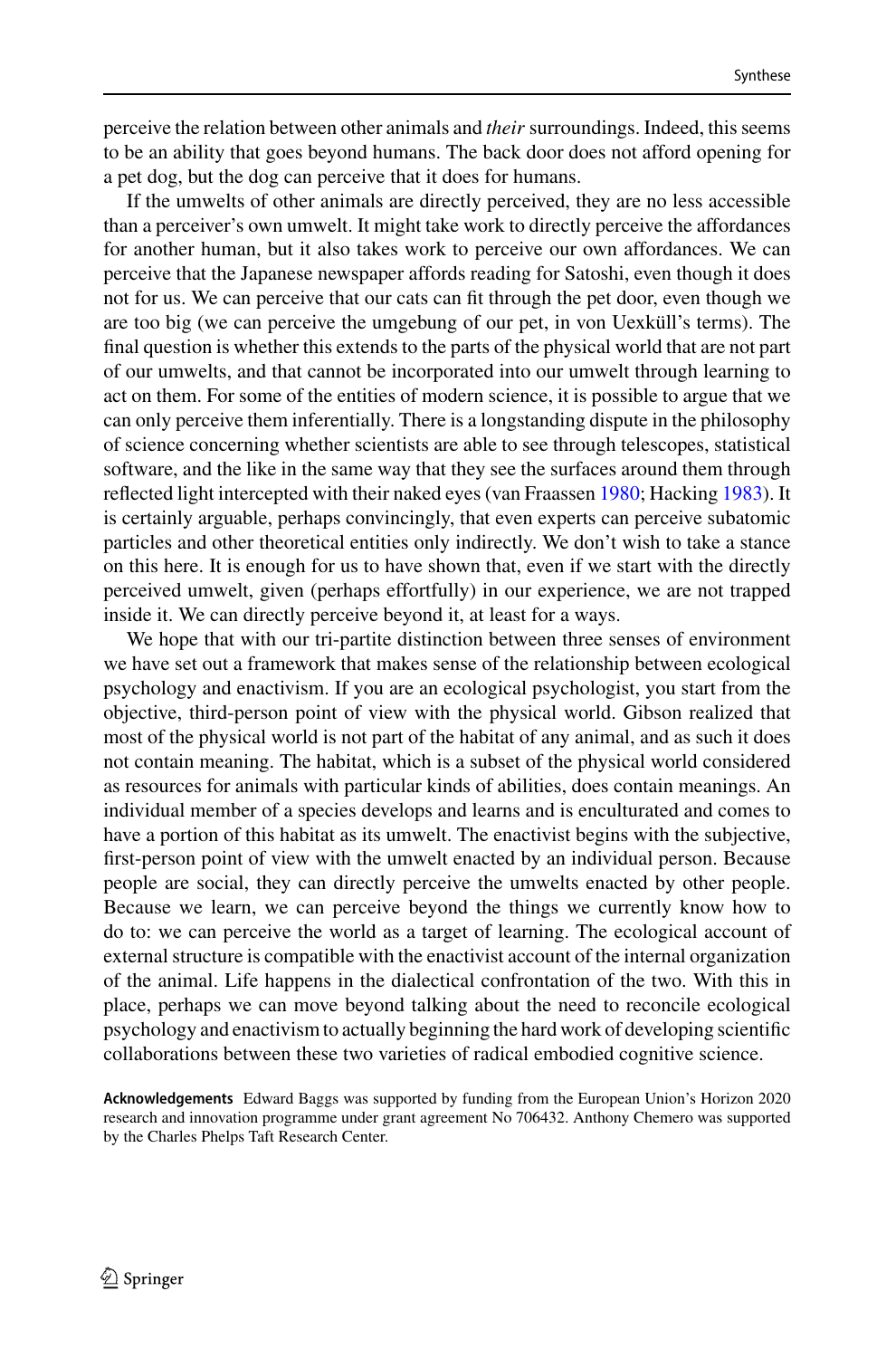#### **Compliance with ethical standards**

**Conflict of interest** The authors declare that they have no conflict of interest.

**Open Access** This article is distributed under the terms of the Creative Commons Attribution 4.0 International License [\(http://creativecommons.org/licenses/by/4.0/\)](http://creativecommons.org/licenses/by/4.0/), which permits unrestricted use, distribution, and reproduction in any medium, provided you give appropriate credit to the original author(s) and the source, provide a link to the Creative Commons license, and indicate if changes were made.

## **References**

- <span id="page-14-3"></span>Baggs, E. (2018). A psychology of the in between? Review of "Sensorimotor life: An enactive proposal" by Ezequiel Di Paolo, Thomas Buhrmann, and Xabier Barandiaran. *Constructivist Foundations, 13*(3), 395–397.
- Baggs, E. & Chemero, A. (to appear). The third sense of environment. In J. B. Wagman & J. J. C. Blau (Eds.), *Perception as information detection: Reflections on Gibson's ecological approach to visual perception*[. New York, NY: Taylor & Francis \[Preprint available at](https://dx.doi.org/10.17605/OSF.IO/SXMRZ) https://dx.doi.org/10.17605/OSF. IO/SXMRZ].
- <span id="page-14-18"></span>Balasubramaniam, R., Riley, M. A., & Turvey, M. (2000). Specificity of postural sway to the demands of a precision task. *Gait and Posture, 11*(1), 12–24.
- <span id="page-14-11"></span>Chemero, A. (2003). An outline of a theory of affordances. *Ecological Psychology, 15*(2), 181–195.
- <span id="page-14-1"></span>Chemero, A. (2009). *Radical embodied cognitive science*. Cambridge, MA: MIT Press.
- <span id="page-14-19"></span>Chemero, A. (2016). Sensorimotor empathy. *Journal of Consciousness Studies, 23*(5–6), 138–152.
- <span id="page-14-9"></span>Costall, A. (1995). Socializing affordances. *Theory and Psychology, 5*(4), 467–481.
- <span id="page-14-21"></span>De Jaegher, H., & Di Paolo, E. (2007). Participatory sense-making. *Phenomenology and the Cognitive Sciences, 6*(4), 485–507.
- <span id="page-14-7"></span>Di Paolo, E., Buhrmann, T., & Barandiaran, X. (2017). *Sensorimotor life: An enactive proposal*. Oxford: Oxford University Press.
- <span id="page-14-20"></span>Faries, F., & Chemero, A. (2018). Dynamic information processing. In M. Sprevak & M. Colombo (Eds.), *Routledge handbook of the computational mind* (pp. 134–148). London: Routledge.
- <span id="page-14-13"></span>Fodor, J. A., & Pylyshyn, Z. W. (1981). How direct is visual perception? Some reflections on Gibson's "ecological approach". *Cognition, 9*(2), 139–196.
- <span id="page-14-22"></span>Froese, T., & Gallagher, S. (2012). Getting interaction theory (IT) together: Integrating developmental, phenomenological, enactive, and dynamical approaches to social interaction. *Interaction Studies, 13*(3), 436–468.
- <span id="page-14-15"></span>Gallagher, S. (2017). *Enactivist interventions: Rethinking the mind*. Oxford: Oxford University Press.
- <span id="page-14-17"></span>Gallagher, S., & Zahavi, D. (2012). *The phenomenological mind* (2nd ed.). Abingdon: Routledge.
- <span id="page-14-10"></span>Gibson, J. J. (1966). *The senses considered as perceptual systems*. Boston: Houghton-Mifflin.
- <span id="page-14-5"></span>Gibson, J. J. (1967). Autobiography. In E. G. Boring & G. Lindsay (Eds.), *A history of psychology in autobiography* (Vol. 5, pp. 125–143). New York, NY: Appleton-Century-Crofts.
- <span id="page-14-8"></span>Gibson, J. J. (1975). Events are perceivable but time is not. In J. T. Fraser & N. Lawrence (Eds.), *The study of time II*. New York: Springer.
- <span id="page-14-4"></span>Gibson, J. J. (1979). *The ecological approach to visual perception*. Boston: Houghton-Mifflin.
- <span id="page-14-23"></span>Hacking, I. (1983). *Representing and intervening*. Cambridge: Cambridge University Press.
- <span id="page-14-12"></span>Heft, H. (2017). Perceptual information of "An entirely different order": The "cultural environment" in The senses considered as perceptual systems. *Ecological Psychology, 29*(2), 122–145.
- <span id="page-14-16"></span>Husserl, E. (1913/2012). *Ideas*. Trans. Dermot Moran. London: Routledge.
- <span id="page-14-14"></span>Hutto, D. D., & Myin, E. (2017). *Evolving enactivism: Basic minds meet content*. Cambridge, MA: MIT Press.
- <span id="page-14-6"></span>Käufer, S., & Chemero, A. (2015). *Phenomenology: An introduction*. Cambridge: Polity Press.
- <span id="page-14-0"></span>Maturana, H. R., & Varela, F. J. (1987). *The tree of knowledge: The biological roots of human understanding*. New York: New Science Library/Shambhala Publications.
- <span id="page-14-2"></span>McGann, M. (2014). Enacting a social ecology: Radically embodied intersubjectivity. *Frontiers in Psychology, 5,* 1321.